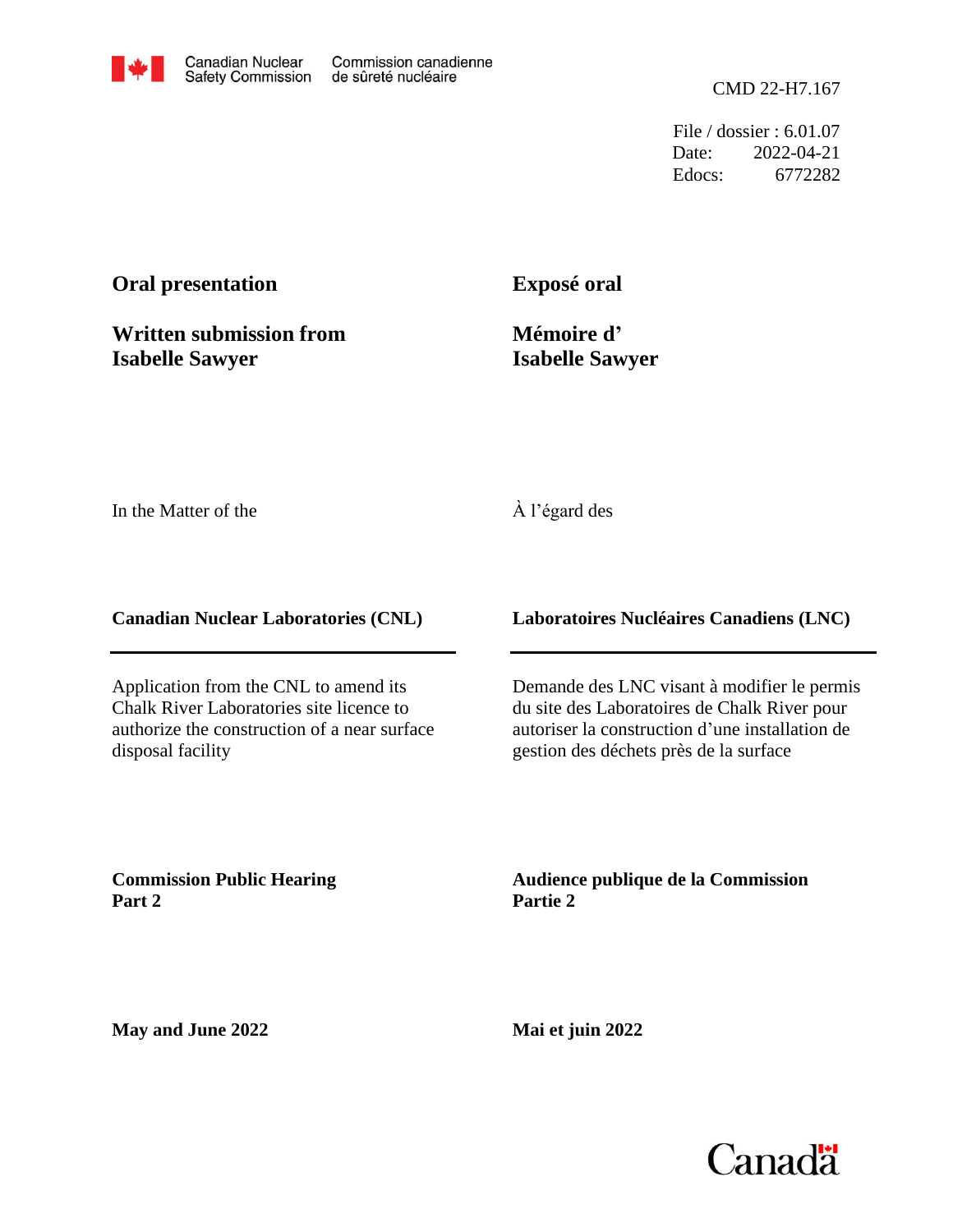Montréal, 21 avril 2022

Do you have hope for the future ?

If I did not have much, I know what I would be doing this moment. Not writing to you: but submitting, for a cost, projects aiming at burying toxic and radioactive wastes on the drinking water's source of an entire nation, my brothers by constitution, and justifying to myself that it is okay and thoroughly well thought of. water's source of an entire nation, my brothers by constitution, and justifying to myself that it is<br>okay and thoroughly well thought of.<br>I would not be thinking of Ukraine and what a single jet attack could do on such a m

the top one planned for this site, in the five centuries long to come that I know nothing of, and would be unconcerned about.

What can my voice change to this plan that is forcing itself upon my drinking water, and thus me, the peoples which I belong to, and our lands, which we are connected to ? We are unearthing dead children from not a hundred years ago, kidnapped by the Canadian government reform camps and death. We have no right to believe ourselves to be objective, out of biases, when those acts were committed through a similar one truth-based mindframe as is still used today in too many organizations, including decision-making agencies, and when every day we confirm this continuity by compromising the fundamental values that today's children survival depend upon, to choose in their stead our right to destroy what was never, and can never be, ours to rule upon, only to receive from: minerals, water, energy, other beings, and intricate life-non life based systems. pon my drinking water, and thus<br>connected to ? We are unearthing<br>Canadian government, destined to

Do you know this symbol ?



What seems so clear for us today depends on our frame of references.

Electrical energy, e-storage, centralized google facilities, networks, languages and translations. To not be imperialistic, and try to really understand another culture, and another time, we need to believe we can place ourselves outside of culture, outside of time, which is not possible. That is why everyone needs to participate in public decisions, and be mindful of the beings, other nations, and future generations, to safeguards them in our own decisions but also not to infringe upon what is theirs to decide. In addition, and this needs to be said, what is science's law today is an approximation at best, taken for *du cash*, as is said in my culture québécoise, meaning taken as if it was the thing itself even if not reality, but just paper, just a québécoise, meaning taken as if it was the thing itself even if not reality, but just paper, just a<br>concept or an hypothesis, via the physics models and contemporary conceptions through which we comprehend the world. tworks, languages and translations.<br>alture, and another time, we need to<br>time, which is not possible. That is<br>be mindful of the rights of other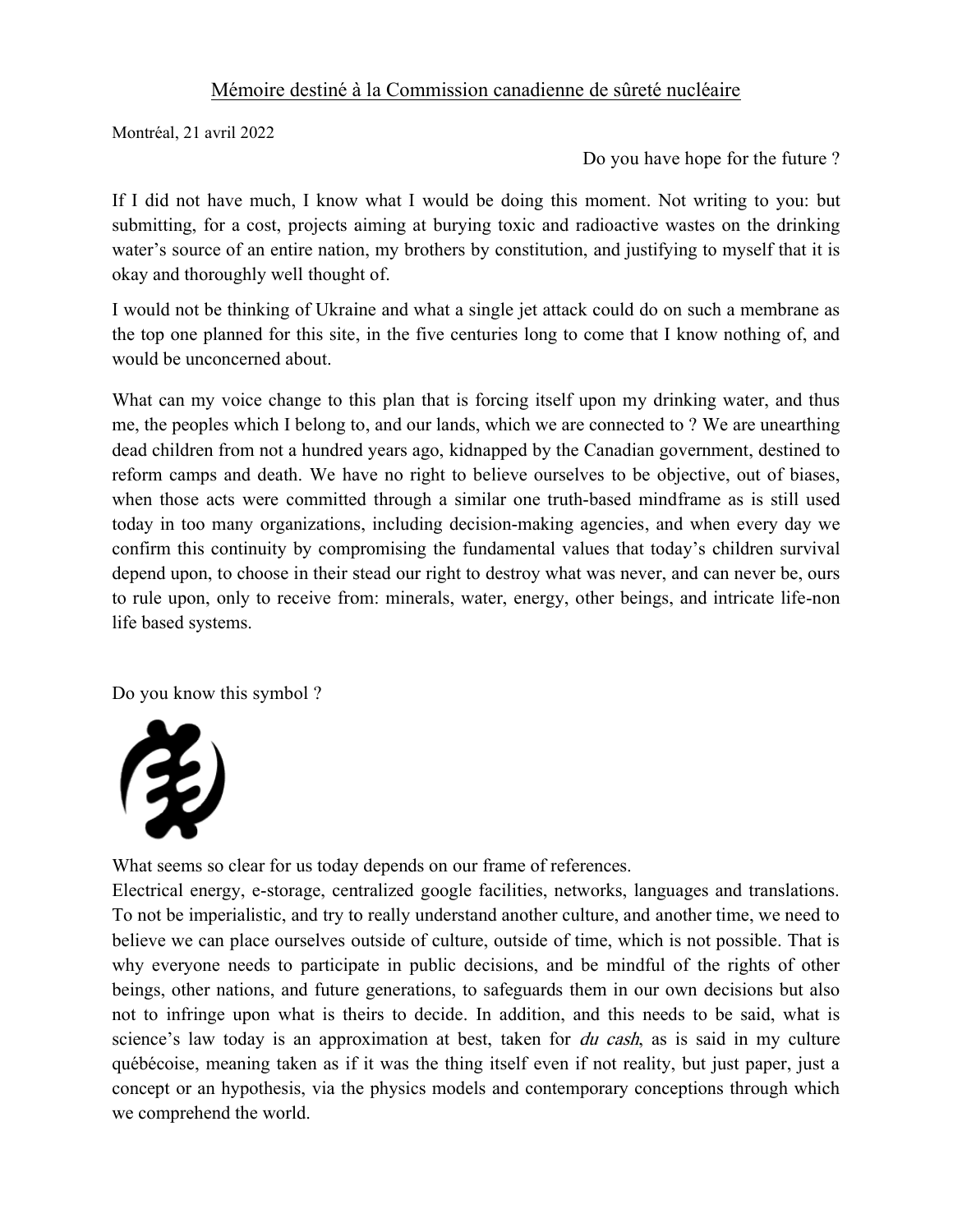The Adrikan symbols are thought to have been invented just a little more than a hundred years ago. Yet their meaning is already a guessing game for our epoch. Could you think this pictogram could mean: "Halt! We have created a poison that cannot be undone by human life expectancy, and buried it here, at xy units of distance from where the river was in our time. Please understand, this land is now toxic, never to be returned upon again, unless in 550 solar years, starting the count from 2022 after the birth of Christ, our lord, our calculations and plans are textbookly realized, then at this moment, and only then, can you ignore this sign and return upon here, digging, and if they were not correct, and we have forgotten one variable in all those years of predictions, you're probably contaminated anyway… so it does not really matter in the end, just ignore ? But… heavy metals are lying here too, which are pretty stable in time… so all things considered better to condemn the land, ours for eternity I am afraid. Do not trespass"

### Testimony

My people have a lot to say about nuclear energy and its wastes. Their main statement is written for all to read on the land they inhabit, as has been the custom on this territory for many thousand generations, by animals and humans alike, customs which I am biaised to be interested in as a geographer.

In Quebec the landscape speaks through a decision implemented to close down the only nuclear energy producing facility we had on December 28 2012, nearly ten years ago. Ten years is not a hundred or five hundred, yet for us, the nuclear question is done and dealt with, and many other threats have come center stage since then, not the least of them for the last three years, covid. Most people could not believe this project when I spoke to inform them of these procedures. Is it inconceivable for us. A simple treatable flu as had all of us barricaded, from the outside and from one another, forcibly and voluntarily, from our families and workplaces with rising psychological and social consequences. Yet this question concerns lethal treats of undiagnosed and possibly untreatable pathologies that could affect us unknowingly, and unequally (russian roulette), without ever being able to pinpoint the culprit, and which risks could be avoided by not causing this risk, or adding to it in the first place (because the nuclear reactor dumped in nature near the river as for sure already had consequences on cancer rates downstream all the way to the St. Lawrence, which as also not been communicated to take in mind to the public either).

The Anishinaabe people, who hold claims to the land most impacted by this project in your current study, explain in this passage meant for non-Indigenous readers<sup>1</sup>, that in addition to environmental and health safety concern, this project would infringe upon one of their most revered religious cultural site, which is another blow to the project of reconciliation in Canada (United Nations Declaration on the Rights of Indigenous Peoples Act S.C. 2021, c. 14; L.C. 1982 art. 2a, 15(2)):

"Indigenous knowledge philosophy is a life way that situates humans within a broader context of the natural world versus a religion selectively practiced. Within this

 1 https://www.lynngehl.com/black-face-blogging/algonquin-anishinaabe-land-acknowledgement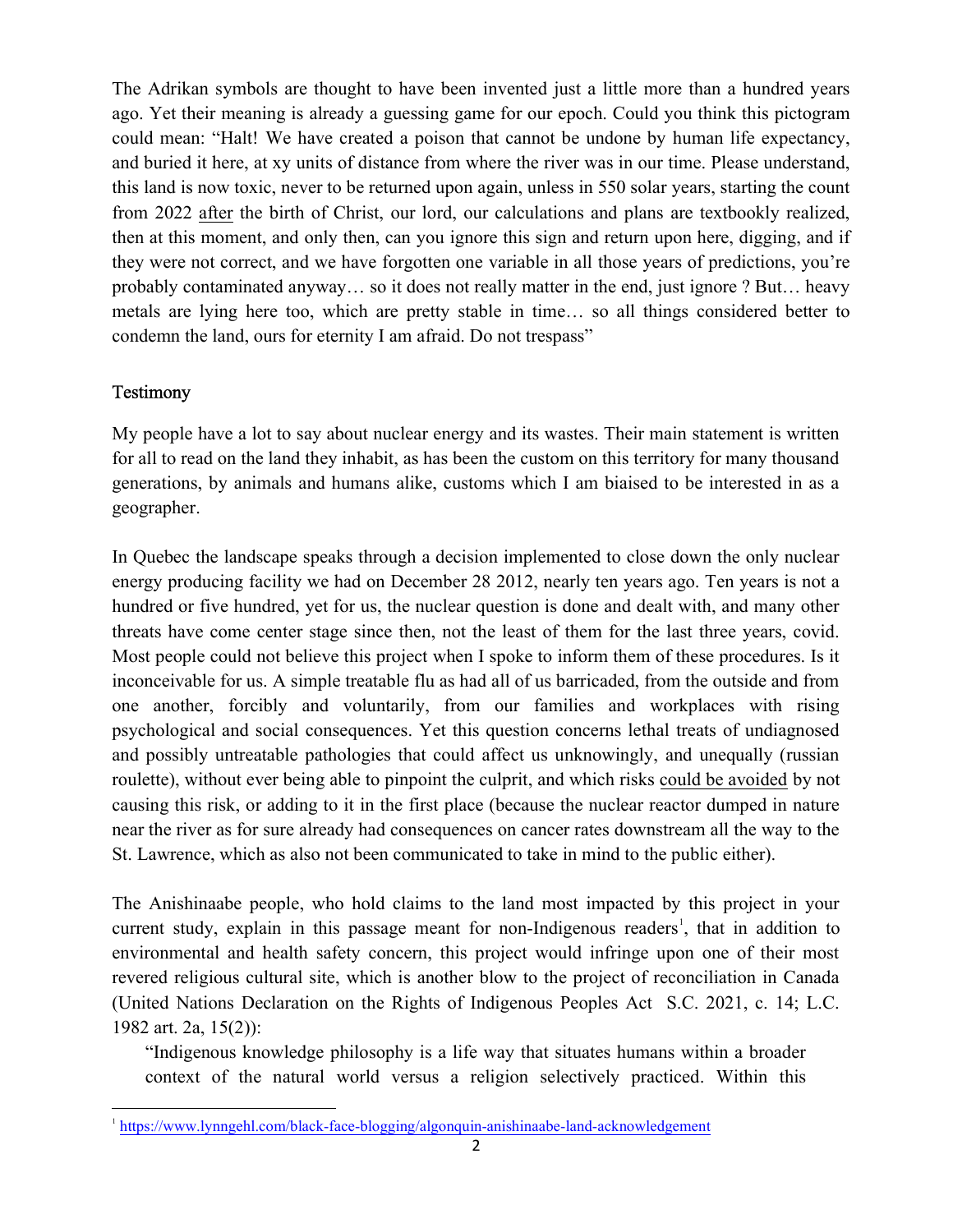philosophy, the Four Sacred Elements  $-$  Water, Rock, Wind, and Fire  $-$  are valued as more intelligent. As such, places where they intersect are sacred. In addition, while many people think Indigenous people of Turtle Island lack a tradition of symbolic literacy, in actuality the Anishinaabeg inscribed stories, knowledge, and important messages within the land and waterscapes of their territory. Akikpautik [a whirlpool in the Ottawa River] is where Creator placed the First Sacred Pipe, the ultimate expression of Reconciliation between Nations, Humans, and the Natural World."

#### Provincial – Federal relations

Since hearing of the closing of the submission period to participate in the present hearing one month and half in advance of the presentations, I have been reflecting a lot on how these different standards for public participation at the provincial and federal levels are sorely inappropriate, especially in regards the core theme of the drinking water sustaining daily life for more than half the population of our adjoining province to the site. And I have realized this theme is not under federal jurisdiction to inflict damages upon, but is for the provincial constituencies to decide in all their sovereignty. Chalk River is a military base, and the radioactive wastes have indeed been taken from the industry as a federal responsibility, delegated afterwards to the Commission, but the management of water and the possible impacts of the project in terms of health, municipal infrastructures, local and provincial life as well as civil rights of our people are under strict provincial jurisdiction (L.C.1967 art.91, 92). Yet, the matter is not treated at minimum as a joined venture, a joined matter to evaluate, the BAPE (Bureau d'audiences publiques sur l'environnement) has not even been solicited to participate in a joined consultation endeavor. It is incredible that after all the shared management standards adopted at the federal level, the Commission be restricted to the sole letter of an abrogated law, without efforts to ensure participation on this environmental  $\&$  social matter beyond the border.

To add in context, since members of the Commission might not be aware of it, in Quebec we are using among our guides during BAPE public consultation *la Loi sur le développement durable*<sup>2</sup>, adopted in 2006, which states 16 principles as criteria to further the analysis regarding projects such as the one submitted before your instance today. These principles are among the reason the pan-canadian oil exportation project of Energy Saguenay has been rejected by our own current pro-industry government. These principles have become part of *la personne raisonnable* in Quebec. I would like to highlight 4 among them which I believe would be addressed a lot more seriously if audiences were to take place provincially and not strictly before your Commission:

#### (text accessible in English through the website)

"6. Afin de mieux intégrer la recherche d'un développement durable dans ses sphères d'intervention, l'Administration prend en compte dans le cadre de ses différentes actions l'ensemble des principes suivants:

 2 https://www.legisquebec.gouv.qc.ca/en/document/cs/D-8.1.1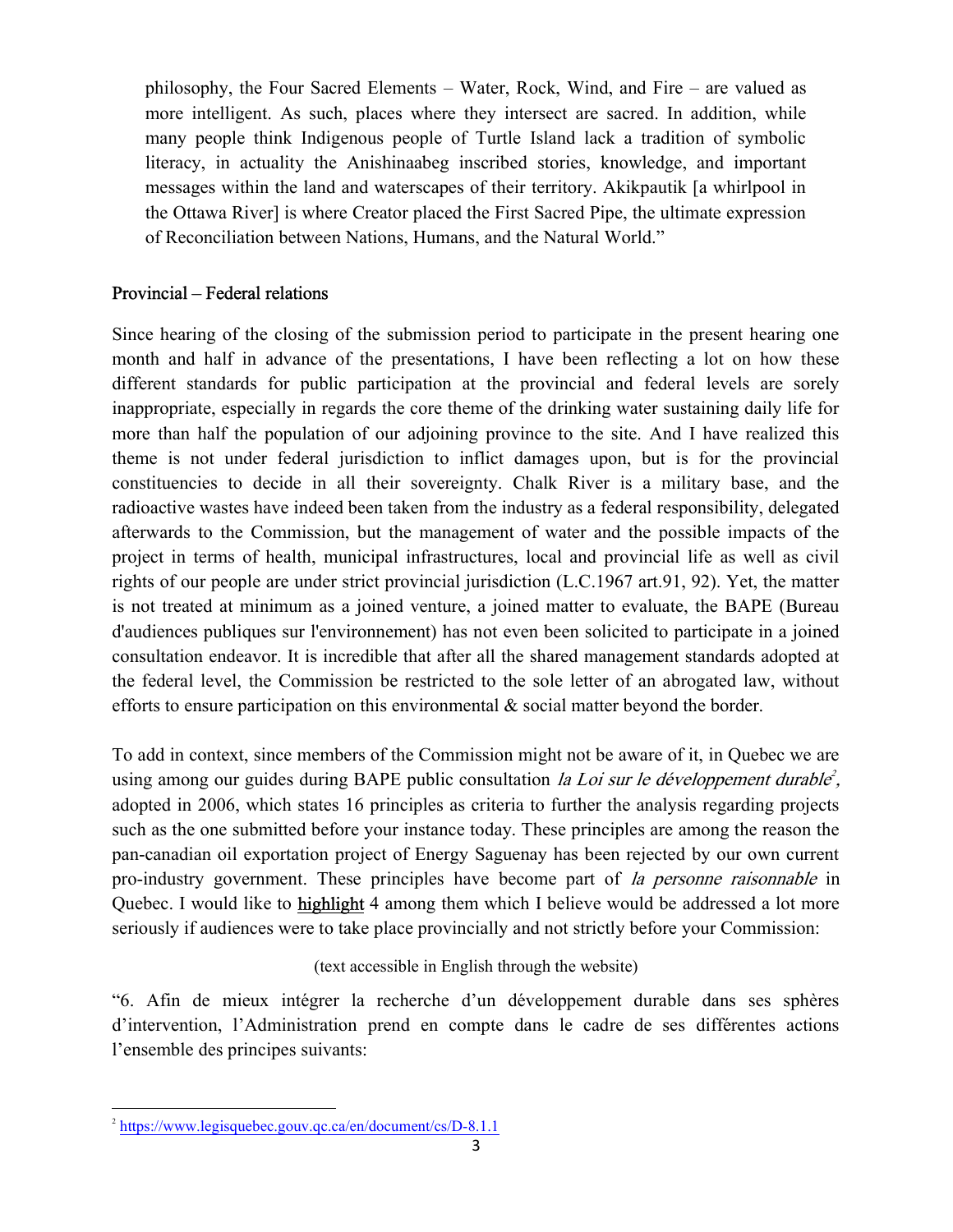a) «santé et qualité de vie»: les personnes, la protection de leur santé et l'amélioration de leur qualité de vie sont au centre des préoccupations relatives au développement durable. Les personnes ont droit à une vie saine et productive, en harmonie avec la nature;

b) «équité et solidarité sociales»: les actions de développement doivent être entreprises dans un souci d'équité intra et intergénérationnelle ainsi que d'éthique et de solidarité sociales;

c) «protection de l'environnement»: pour parvenir à un développement durable, la protection de l'environnement doit faire partie intégrante du processus de développement;

d) «efficacité économique»: l'économie du Québec et de ses régions doit être performante, porteuse d'innovation et d'une prospérité économique favorable au progrès social et respectueuse de l'environnement;

e) «participation et engagement»: la participation et l'engagement des citoyens et des groupes qui les représentent sont nécessaires pour définir une vision concertée du développement et assurer sa durabilité sur les plans environnemental, social et économique;

f) «accès au savoir»: les mesures favorisant l'éducation, l'accès à l'information et la recherche doivent être encouragées de manière à stimuler l'innovation ainsi qu'à améliorer la sensibilisation et la participation effective du public à la mise en oeuvre du développement durable;

g) «subsidiarité»: les pouvoirs et les responsabilités doivent être délégués au niveau approprié d'autorité. Une répartition adéquate des lieux de décision doit être recherchée, en ayant le souci de les rapprocher le plus possible des citoyens et des communautés concernés;

h) «partenariat et coopération intergouvernementale»: les gouvernements doivent collaborer afin de rendre durable le développement sur les plans environnemental, social et économique. Les actions entreprises sur un territoire doivent prendre en considération leurs impacts à l'extérieur de celui-ci;

i) «prévention»: en présence d'un risque connu, des actions de prévention, d'atténuation et de correction doivent être mises en place, en priorité à la source;

j) «précaution»: lorsqu'il y a un risque de dommage grave ou irréversible, l'absence de certitude scientifique complète ne doit pas servir de prétexte pour remettre à plus tard l'adoption de mesures effectives visant à prévenir une dégradation de l'environnement;

k) «protection du patrimoine culturel»: le patrimoine culturel, constitué de biens, de lieux, de paysages, de traditions et de savoirs, reflète l'identité d'une société. Il transmet les valeurs de celle-ci de génération en génération et sa conservation favorise le caractère durable du développement. Il importe d'assurer son identification, sa protection et sa mise en valeur, en tenant compte des composantes de rareté et de fragilité qui le caractérisent;

l) «préservation de la biodiversité»: la diversité biologique rend des services inestimables et doit être conservée pour le bénéfice des générations actuelles et futures. Le maintien des espèces, des écosystèmes et des processus naturels qui entretiennent la vie est essentiel pour assurer la qualité de vie des citoyens;

m) «respect de la capacité de support des écosystèmes»: les activités humaines doivent être respectueuses de la capacité de support des écosystèmes et en assurer la pérennité;

n) «production et consommation responsables»: des changements doivent être apportés dans les modes de production et de consommation en vue de rendre ces dernières plus viables et plus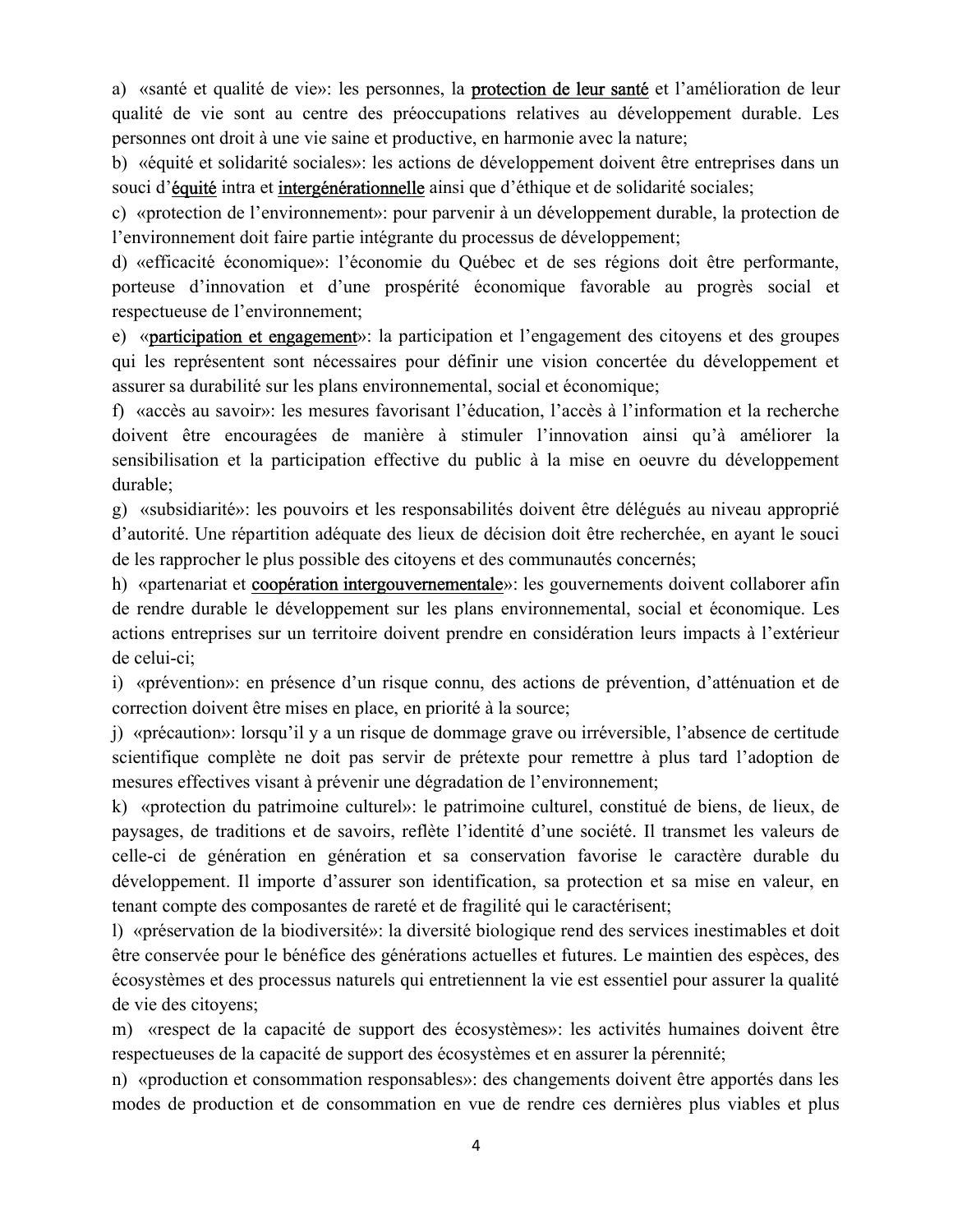responsables sur les plans social et environnemental, entre autres par l'adoption d'une approche d'écoefficience, qui évite le gaspillage et qui optimise l'utilisation des ressources;

o) «pollueur payeur»: les personnes qui génèrent de la pollution ou dont les actions dégradent autrement l'environnement doivent assumer leur part des coûts des mesures de prévention, de réduction et de contrôle des atteintes à la qualité de l'environnement et de la lutte contre cellesci;

p) «internalisation des coûts»: la valeur des biens et des services doit refléter l'ensemble des coûts qu'ils occasionnent à la société durant tout leur cycle de vie, de leur conception jusqu'à leur consommation et leur disposition finale.

2006, c. 3, a. 6."

#### If they could hear you, what would you say ?

I have conversed with many residents whose trust in the quality of their daily water depend upon the decision of allowing or not this facility to be placed at surface level/mound level on the proposed Chalk River site, and asked them if they could speak to this panel of judges, what would they most like to convey?

Some have eloquently spoken and I would like to share a very imperfect but synthesized statement of the many facets they covered: "How is it and can it be the population's role to prevent and correct such a badly situated project, that could take away our most precious resource, survival, instead of planning the site away from water sources, safely in our most stable geological formation, *le bouclier canadien* (italics because this is common knowledge from Secondary 3 onwards in Québec), and by the same token in a dry already bare not biologically active and deep in the ground environment, away from forests and habitats which remains, away from wetlands, away from arable lands on which we grow our food, away from strongholds shared between nations (here anishinabee, american, canada capital, ontarian, quebec, and haudenosaunee), away from populated regions, and clear of the great waterbeds left from glaciations which are our source of blue gold, clean water, and are (important to mention) not renewable. How can the burden of proof be on the population to reverse, when they have delegated this responsibility to representatives to ensure that the conduct of the disposal of radioactive and toxic wastes be made in respect with not only the strict letter of the law, but also its context, its spirit, meaning not only how to protects our back by following mandatory procedure, but how to very much respect general principles of duty to the public, like the Canadian Charter of Rights and Freedoms, constitutional document of this State which oversees all publicly managed endeavors."

One I have spoken with has responded word for word: "Why do you wish to kill us?" There are so many threats every single day my people have to climb over, and I am not speaking of the most marginalized: threats to the biosphere they love and depend on, to their own health that is disregarded in most public policies to make room for corporate decisions and subsidies, but most importantly threats to their loved ones, their suffering being the most difficult to ignore. We have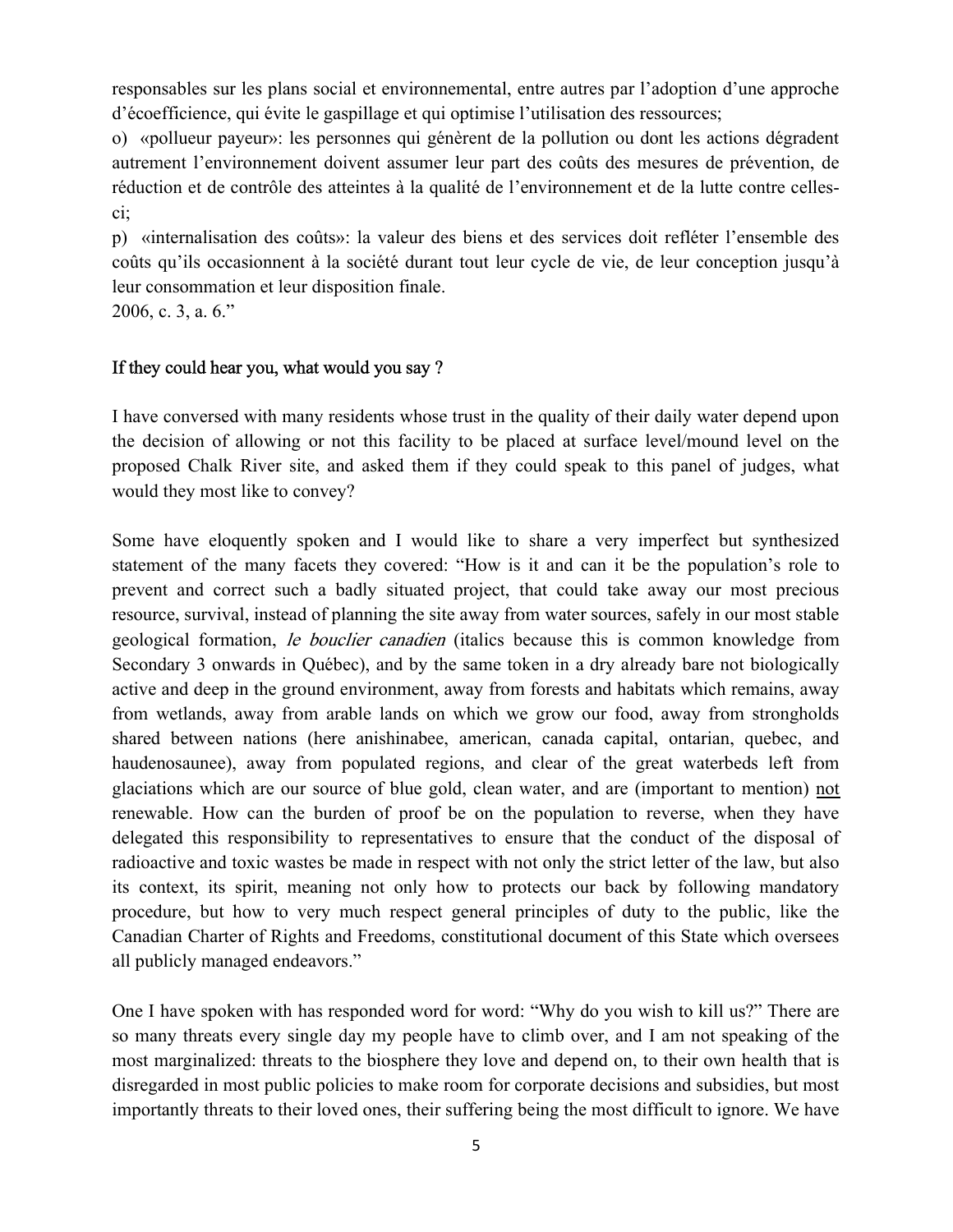had a lot of that lately. My people are tired. They are sick of not having their rights respected in their own villages and cities. Rights to life, liberty and security (L.C. 1982, art.7), and that any excuse is good enough to infringe upon these, willfully or by neglectful consideration, as it was whenceforth the rights of king to exert, instead of reducing these constitutional assaults to only the stated Fundamental Justice Principles, each of them determined by the Supreme court we rely upon.

Who represented people east of the (Ontario) border in your total of inscriptions for participation as of April 11 2022? How many thousands of us? Several million of people could and have likely already been impacted by the radioactive wastes at the nuclear Chalk River site, through the dumped reactor. Quebec is so organized regarding water quality. We have 40 recognized watershed organizations monitoring on the ground and in proposed policies impacts on water all over the province. RCMs and municipalities are responsible for water as well, and active to ensure its quality, filtering and sanitizing facilities and all their technicians being their right hands to see to the job. We have as well an enormous amount of university researchers specializing on cancer, and many professionals and individuals working for natural preservation or the depollution of waters and lands. Who is it that in your hearing holds the claim to be representative all our population at risk to be affected? Is it someone elected for the next 4 years, or mandated to speak for the next 550 years, and all our diverse and worthy expertises, genders, backgrounds and wisdoms? Is it one professional from the Ministry of the Environment? A dozen of commendable informed and involved white citizens? Is that democratic consultation? News scandal recently outed that in all their history, our institutions responsible for allowing or refusing developmental projects had not played their role of the bad cop, only the one of the kindest cop, by allowing all or almost all exploitation project of promoters. I speak among others of the Ministry of the Environment of Quebec. How could then an analysis on their part on this construction project be even taken as rigorous for the side of natural and human protection, when no institutional change was made to these procedures of decisions yet?

Are the 140 municipalities and RCMs which have opposed by voted resolutions this dump project in the years 2017-8 among the representatives who will be heard? How many are they? Most elected officials have been replaced since the announcement of this idea of project, and the new elected officials had a lot to manage since then. They don't know, firstly that their local opposition was not heard/taken into account in the choice of location, as no alternative site has even been analyzed, and secondly, that this project is massively complex to comprehend even when you take a year to learn about it, as I've been doing as an natural and social environment knowledgeable person literate on physics, public participation and other prerequisites.

If participation in important (crucial) decisions such as this one is set by an arbitrary delay, or is so hard to get to because of the nature of the topic, which demands mitigating vulgarization videos, and a francophone communication plan different from simple translations of English content live when most people are working, than it is practically inaccessible, not participatory in the Qc sense. For us, the form is a means to permit the emergence of many many viewpoints, in a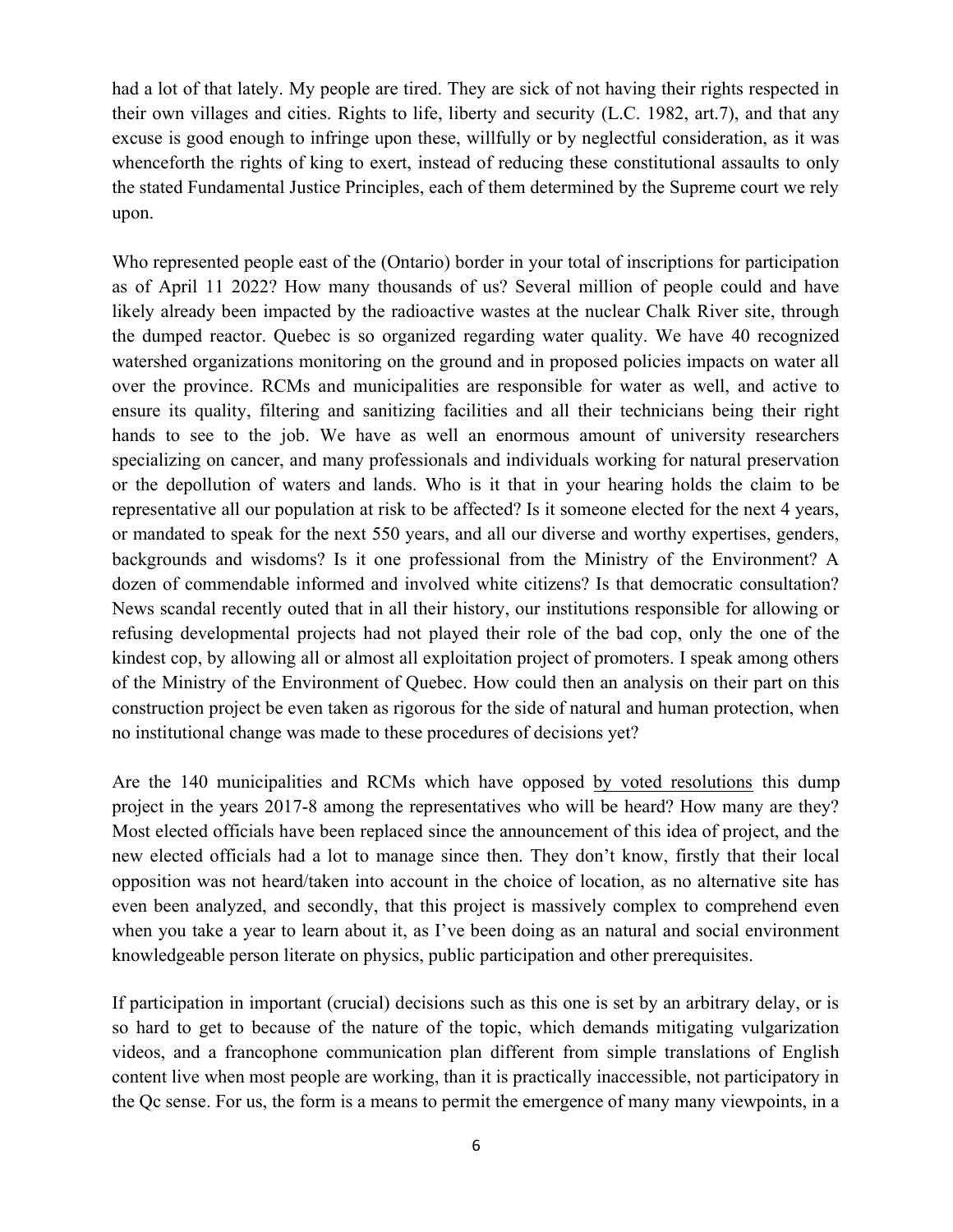fruitful consultation process which address a problem on the ground that is important to analyze and discuss collectively. Here, I feel the form itself is the analysis, the days counted and all sorts of restrictions not mediated enough, which is why I was saddened a collaboration with the BAPE was not considered/been implemented. Your expertises to hold consultations would have been very complimentary.

In the circumstances, your panel does hold the keys to a decision five centuries long, everyone unaware of the timeline having no say after April 11, which is just not the case in reality, and I am going to prove it.

The right to participate in decisions regarding one own survival and life quality can never being extinguished, whatever delay is set to further debates and exchanges. Therefore I will organize to send to the Commission, ongoingly until this Chalk River site is discussed in a way conductive to a prosperous shared democratic future, contributions from the population: residents, professionals, marginalized, Indigenous, black, LGBTQIA+, political/syndicate representatives, elderly, and also the little ones, so that you can be touched by their voices as I am, and hear them. I can only share with you in proportion of my capabilities, but I will do my part for wide participation.

### To conclude,

I have hope for the future. Because the world when respected is an immensely rich place, that provides for all and regenerates itself. Participative democracy is the basis of a future that is not repressive, and that is what I most wish our children. Imagine, a world where diversity is okay, no more death camps, and hiding the evidence of our miscalculations underneath. There will be hard discussions to get to that place, but we need to make sound decisions any way we can, toward choices to invest in the many alternative futures which might surprise us, enliven us and brighten our common future.

It is not because Chalk River is already contaminated and federally managed that this site should hold all of the low level radioactive wastes for all of Canada, and abroad. My people would not be favorable to move their own wastes from Gentilly 2 to the source of their drinking water. It is at least watched over (I do hope so) where it is now and can wait a lot longer, to find a site which will be truly safe, and be chosen in respects of potentially affected communities and of also local jurisdictions (and indigenous claims). Closeness to the Chalk River military base radioactive construction residues to make a brand new campus should not either be a factor to decide, and it is regretful to realize only lack of research would condemn the location to be CR instead of a sturdier and yes more complex to deploy site. But transporting nuclear wastes from point A to B is hardly safe in any case, so it should be made to a location we are proud of leaving the generations to come.